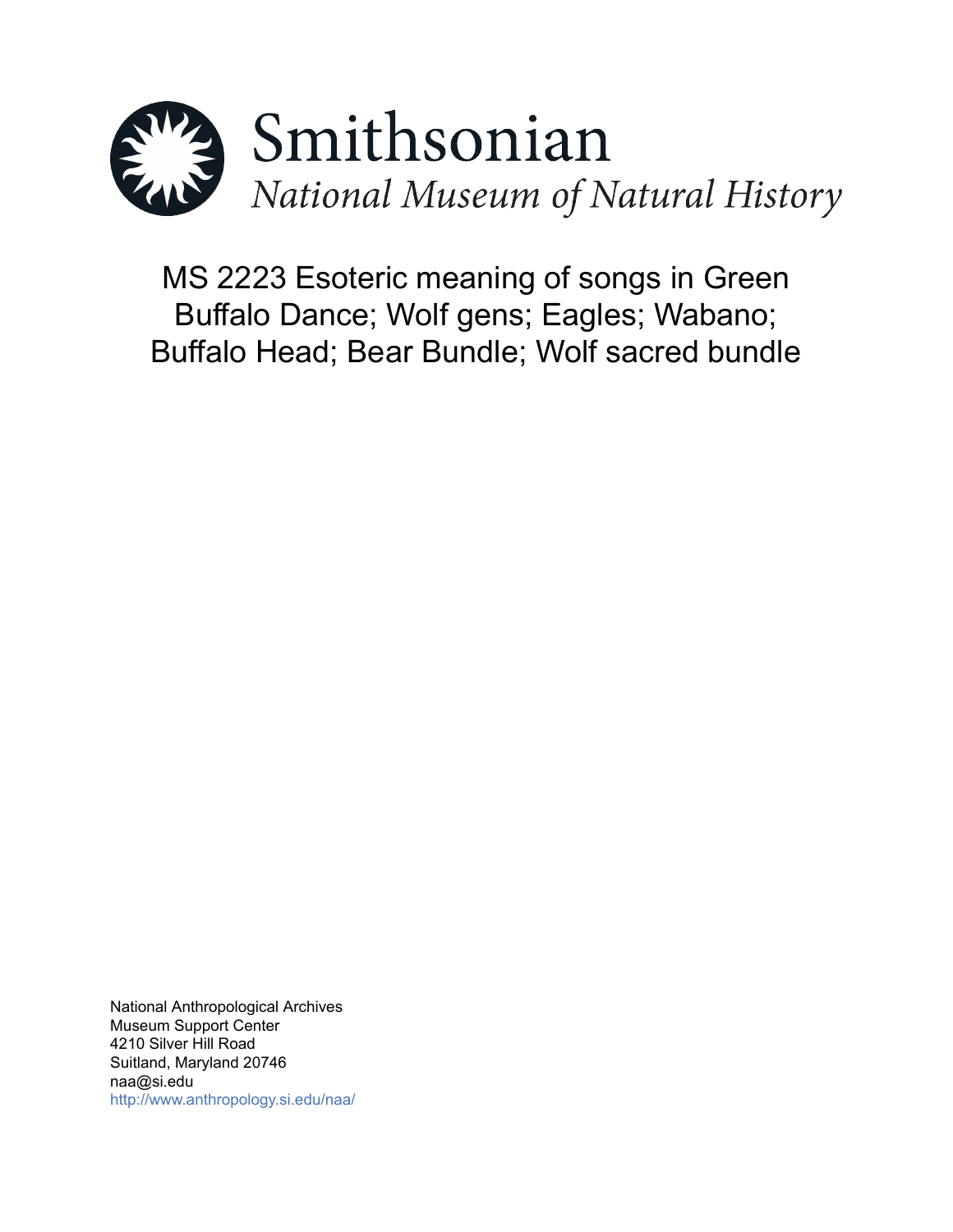# **Table of Contents**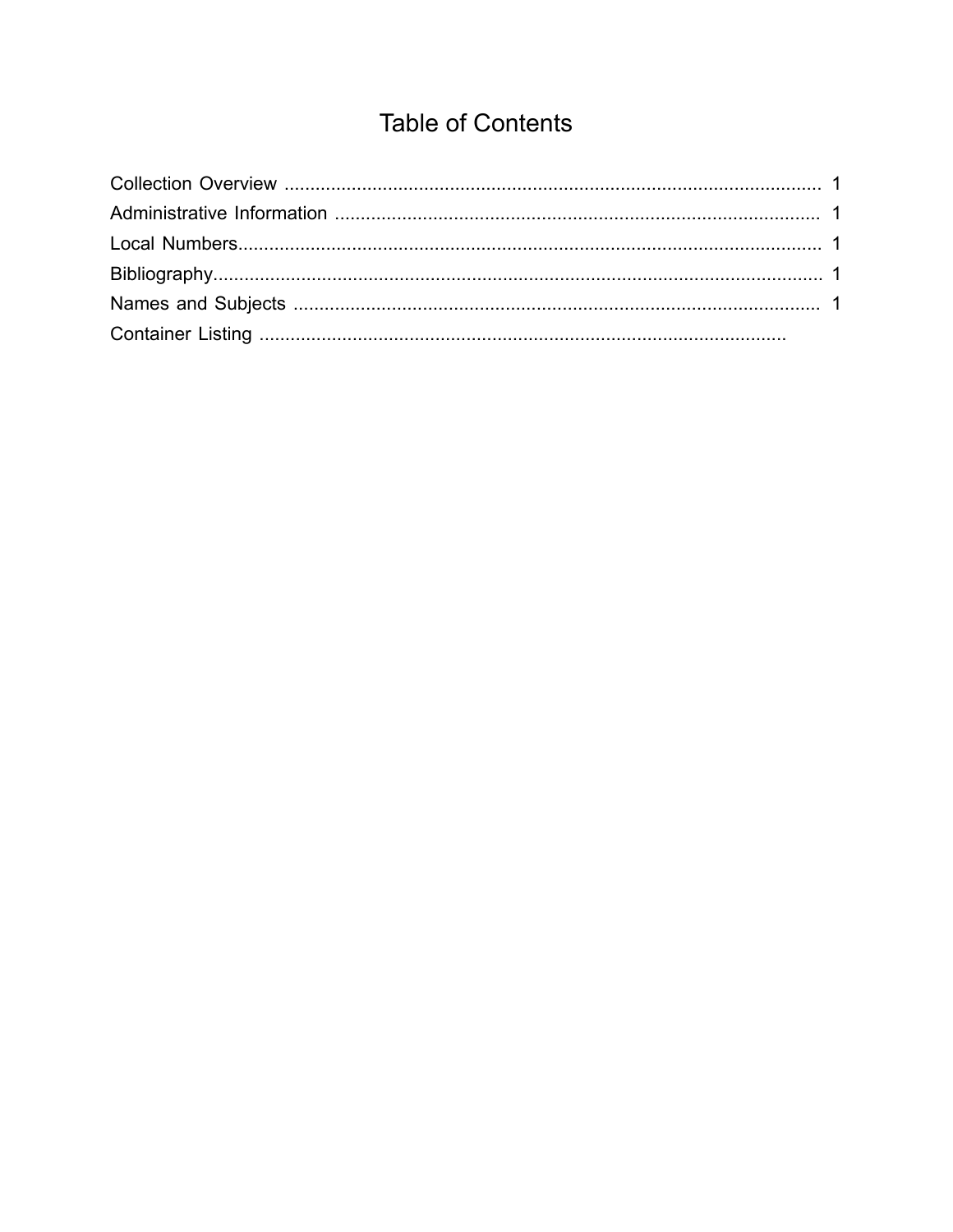| <b>Repository:</b> | National Anthropological Archives                                                                                                     |
|--------------------|---------------------------------------------------------------------------------------------------------------------------------------|
| Title:             | MS 2223 Esoteric meaning of songs in Green Buffalo Dance; Wolf<br>gens; Eagles; Wabano; Buffalo Head; Bear Bundle; Wolf sacred bundle |
| Date:              | undated                                                                                                                               |
| Identifier:        | <b>NAA.MS2223</b>                                                                                                                     |
| Creator:           | Michelson, Truman, 1879-1938 (Collector)                                                                                              |
| Extent:            | 20 Pages                                                                                                                              |
| Language:          | Undetermined.                                                                                                                         |
|                    |                                                                                                                                       |

## <span id="page-2-0"></span>**Collection Overview**

# <span id="page-2-1"></span>**Administrative Information**

#### **Citation**

Manuscript 2223, National Anthropological Archives, Smithsonian Institution

## <span id="page-2-3"></span>Bibliography

Published Bulletin 87.

### <span id="page-2-2"></span>Local Numbers

NAA MS 2223

# <span id="page-2-4"></span>Names and Subject Terms

This collection is indexed in the online catalog of the Smithsonian Institution under the following terms:

Subjects:

Fox -- Eagles Fox -- Green Buffalo Dance Fox -- Wolf gens Fox -- Wolf sacred bundle Fox Indians Green Buffalo Dance -- Fox Indians of North America -- Northeast Meskwaki; Sauk & Fox Wolf gens -- Fox